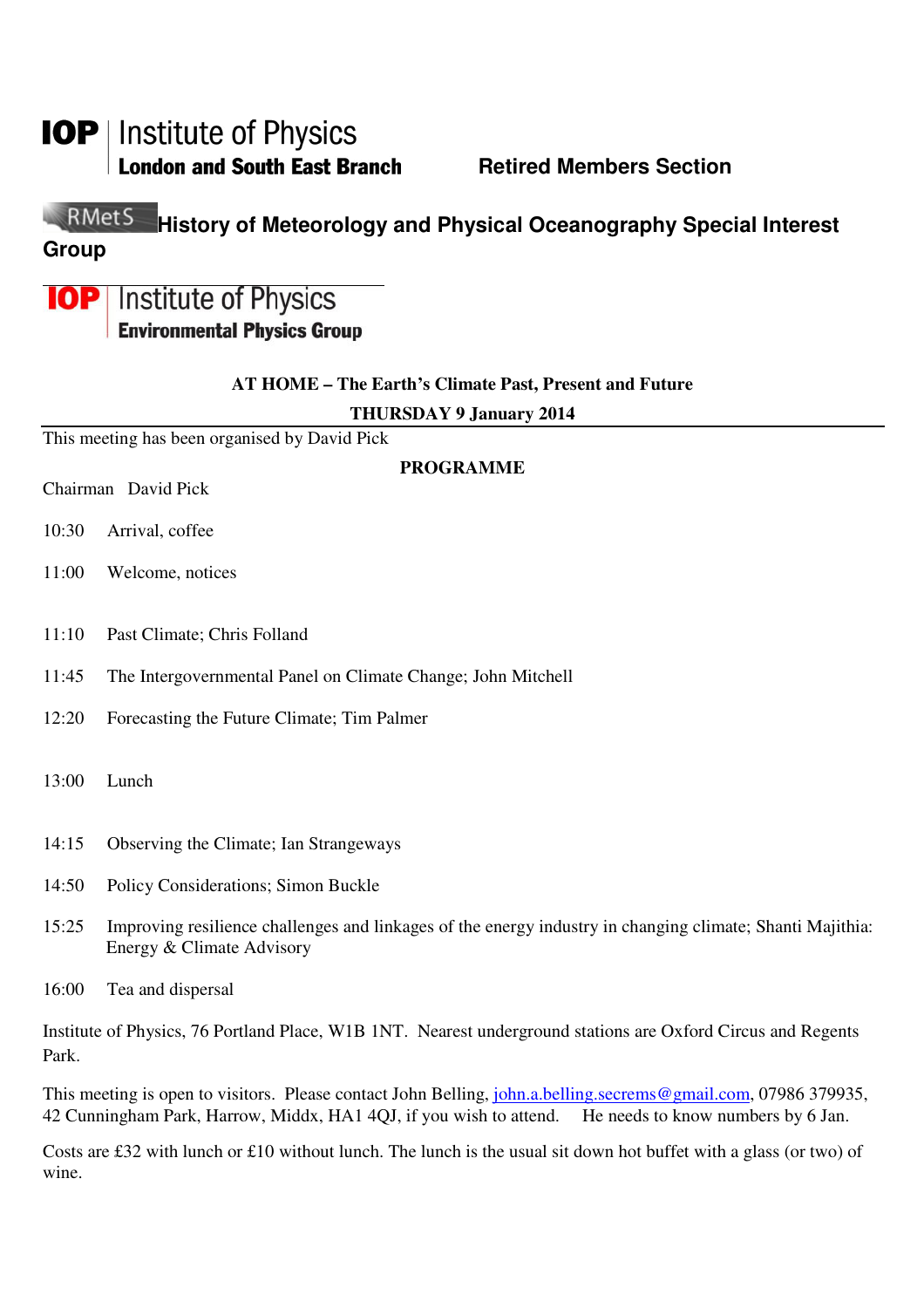### Brief CV of the speakers

**Prof Chris Folland** obtained a BSc (Hons) in Physics at Reading University in 1966. He joined the then National Institute of Oceanography working on deep ocean currents, including two spells at sea. Joining the Met Office in 1968, after training he went to the Operational Instrumentation Branch in 1969. He became the manager of its Sensor Development group in 1970 developing surface instruments including the earliest usable humidity measurements on ocean buoys. Subsequently, Chris spent a number of years leading teams in climate variability and change, hydrometeorology and monthly forecasting. After an exchange visit to the Climate Analysis Centre in Washington DC, USA in 1988-1989, he joined the Met Office Hadley Centre in 1990 as an Individual Merit scientist (Met Office Fellow) and Head of Climate Variability, later Climate Variability and Forecasting. He now works part time as a Met Office Fellow. His main activities, many collaborative, are in climate change and variability, seasonal forecasting, data set development and applied climate modelling. He served four times as a Lead Author for the IPCC and founded and co-chairs the CLIVAR International Climate of the Twentieth Century modelling project.

Chris has been a Fellow of the AMS since 2003, Fellow of the Institute of Physics since 1996, Fellow of the RMetS since 1967 and Fellow of the Link Foundation of New Zealand since 1993. He is a Chartered Scientist and Chartered Physicist through the Institute of Physics. In 2011, Chris became a Fellow of the American Geophysical Union; only 1 in 1000 AGU members are elected to Fellow in a given year.

Chris has been an Honorary Professor at the School of Environmental Sciences, University of East Anglia since 2003, and an Adjunct Professor at the Australian Centre for Sustainable Catchments, University of Southern Queensland since 2009. In 2011 he also became a Guest Professor at the Department of Earth Sciences at the University of Gothenburg, Sweden, who now employ him part time. Chris has won a number of awards, e.g. the 1985 RMS Hugh Robert Mill Medal and Prize for Rainfall and the1996 WMO Norbert Gerbier-MUMM International Award for tropical seasonal forecasting.

**Prof John Mitchell** gained a BSc Honours degree in Applied Mathematics from The Queen's University Belfast in 1970, and in 1973 he gained a PhD in Theoretical Physics from the same institution. In 1978, he took charge of the Climate Change group in what is now the Met Office's Hadley Centre for Climate Prediction and Research. He was Chief Scientist from 2002 to 2008 and Director of Climate Science from 2008 to 2010. He now works part time as Principal Research Fellow.

John was awarded an OBE in 2002. He is a Fellow of the Royal Society, a Fellow of the Institute for Mathematics and its Applications, and a Member of the Academia Europaea. He is a Visiting Professor at the University of Reading, and an Honorary Professor at the Universities of East Anglia and Exeter. He has been a lead author in three IPCC Assessments, and been chair and co-chair of the WCRP Working Group on Coupled Models (2001- 2008).

John has won numerous awards, including the WMO Norbert Gerbier MUMM International Award (1997 and 1998), the European Geophysical Union Hans Oeschger Medal (2004) , and the Royal Meteorological Society Symons Gold Medal (2011).

**Prof Tim Palmer's** DPhil was in general relativity theory from Oxford in the mid-1970s, after which he moved into the field of weather and climate dynamics and prediction, first at the UK Meteorological Office and then at the European Centre for Medium Range Weather Forecasts. Tim has been a visiting scientist at the University of Washington and more recently was the Rothschild Distinguished Visiting Professor at the University of Cambridge.

His research spans a wide variety of areas, from the theoretical to the practical, in issues related to the predictability and dynamics of weather and climate. On the theoretical side, Tim is especially interested in aspects of the climate system which exhibit nonlinear behaviour, for example where atmospheric processes on different space and time scales interact. This has led him to try to recast the basic equations for climate prediction as stochastic rather than deterministic. On the practical side, he has worked on the application of weather and climate forecasts for malaria prediction, flood forecasting, and crop yield estimation.